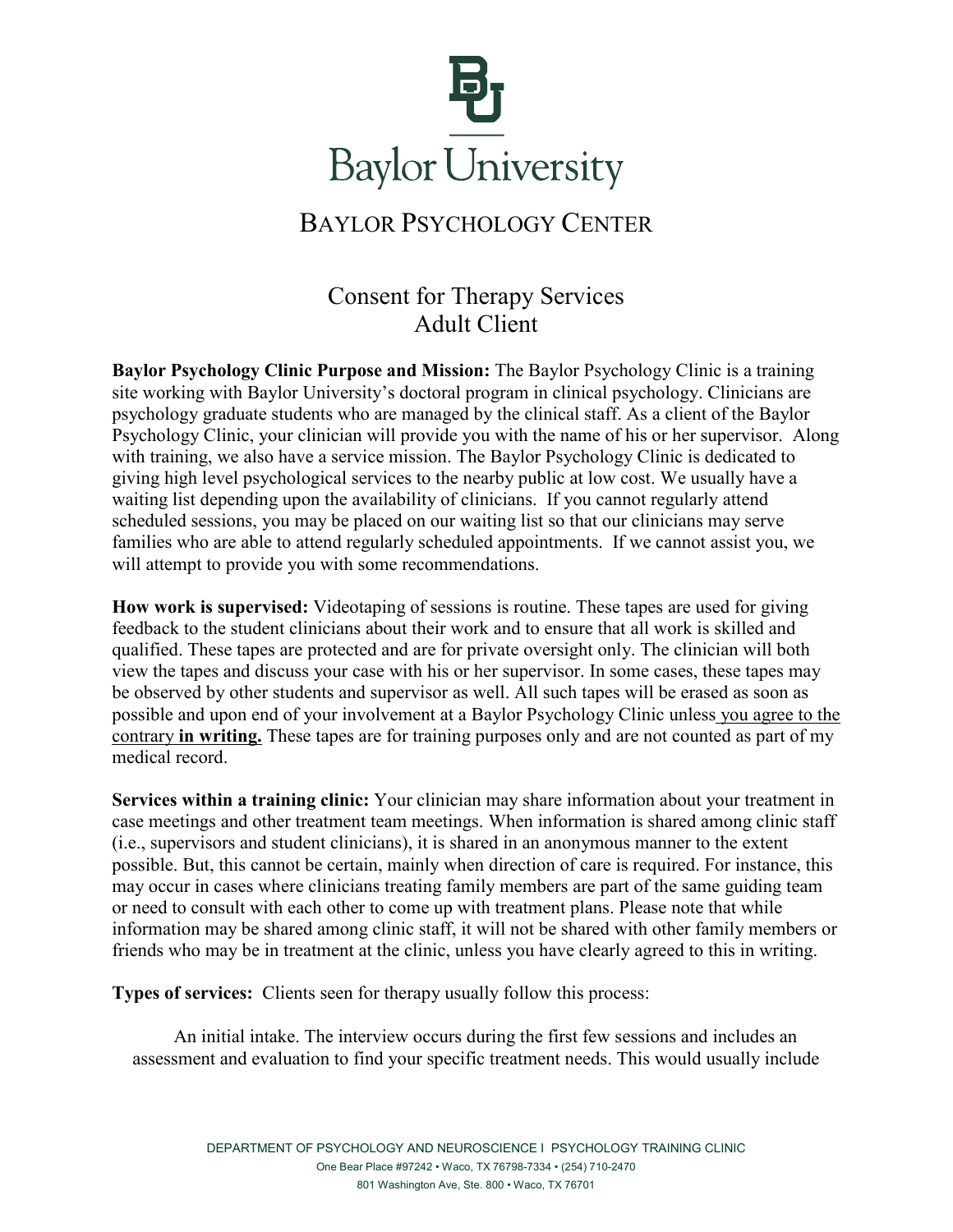1. meeting with you and may include meeting with any family members or important others you wish to include in your treatment. The goal of these evaluative sessions will be to see if the Baylor Psychology Clinic is able to serve your specific needs and, if so, to create a treatment plan with you. This process is different than a Psychological Assessment for other purposes. If it is found that the Baylor Psychology Clinic is not able to meet your specific needs, you will be referred to community mental health workers or agencies.

2. The rest of the therapy sessions are usually 50 minutes in length and are often weekly. During treatment, your clinician will make notes of that meeting in your treatment records. Please be aware that those notes will be available to any person or place that has legal access to your treatment record.

3. The typical length of treatment depends on your determined problems and the treatment planned. A typical treatment course includes around 12 to 16 sessions. If your treatment goals are met after fewer meetings, then you may stop sooner.

Due to the nature of this office as a training clinic, clients that require services beyond the student clinician's tenure in the Baylor Psychology Clinic will be transferred to a different clinician. Typically, this would occur when a clinician completes their time at the Baylor Psychology Clinic. Such a transfer will be discussed with you in advance. If you are transferred to a different clinician, your new clinician (and his/her supervisor) will have access to your old records and will try to review them as soon as possible when starting to work with you. But, it is also possible that you may be better served by a clinician or program other than that which can be given at this training clinic. Should it be decided that your needs would be better addressed by some other type of program, the clinician that evaluated you will discuss this with you and attempt to provide referral information for different treatment options.

**Measuring change:** At the Baylor Psychology Clinic, many cases include the use of outcome measures, which are short surveys given on a device such as an iPad, smart phone or computer or by paper that are finished just before or just after therapy sessions. It takes a few minutes to complete this brief assessment. This information is used by the clinician to track changes in thoughts, feelings, and behavior over time. Research has shown that both the client's treatment and the clinician's training are improved by getting this type of regular feedback. A summary of this information will be transferred to the secure health record, typically once services are complete. Normally, this information is only reviewed by the clinician and the clinician's supervisor. If the clinician is using such a measure, you are welcome to see the summary of the information yourself. Yearly summaries of this outcome data averaged across all clients will be used at the Clinic for private program evaluation purposes. This outcome data might also be used for research using large numbers of clients, but only in approved projects that have had a formal ethics review and only when the identifying information of all clients has been removed.

**Confidentiality:** Therapy is most useful when a trusting relationship exists between the clinician and the patient. Privacy is important in earning and keeping that trust. In some situations, your clinician is required by law or by the guidelines of his/her job to disclose information, whether or not you have agreed.

Confidentiality cannot be maintained when: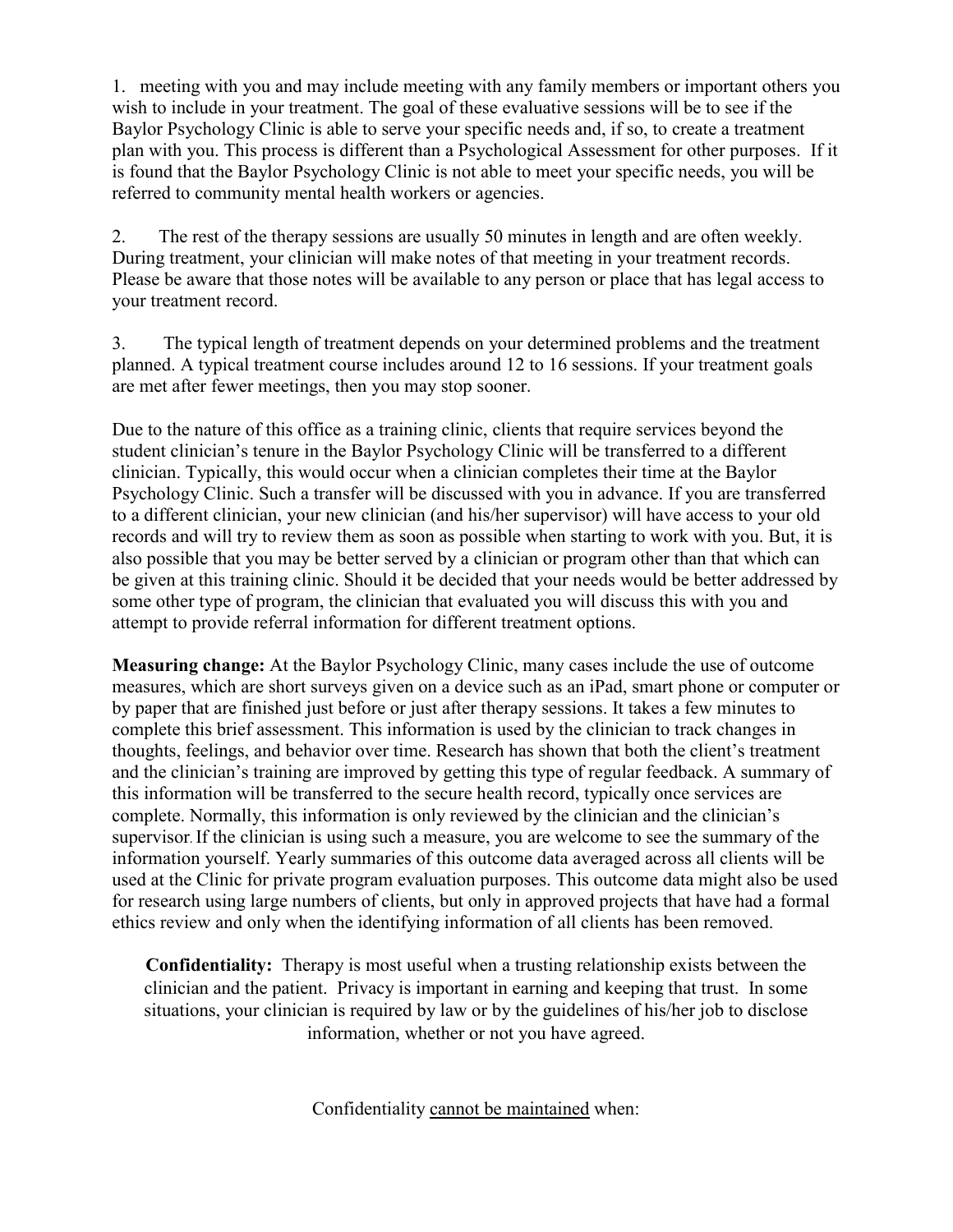- Clients tell the clinician they plan to cause serious harm or death to themselves, and clinician believes they have the intent and ability to carry out this threat in the very near future. The clinician must take steps to inform appropriate services to prevent the occurrence of such harm.
- Clients tell the clinician they plan to cause serious harm or death to someone else, and clinician believes they have the intent and ability to carry out this threat in the very near future. In this situation, the clinician must inform appropriate services to prevent such harm, and he/she may be required to inform the person who is the target of the threatened harm [and the police].
- Clients are doing things that could cause serious harm to them or someone else, even if they do not intend to harm themselves or another person. In these situations, the clinician will need to use his/her professional judgment and consult with his/her supervisor to decide whether any services must be informed.
- Clients tell the clinician, or the clinician otherwise learns that, it appears that a child/elder/vulnerable adult is being neglected or abused--physically, sexually or emotionally--or that it appears that they have been neglected or abused in the past. In this situation, your clinician [may be] required by law to report the alleged abuse to the appropriate state protective agency.
- Your clinician is ordered by a court to disclose information.
- You are having a medical emergency while at the Baylor Psychology Clinic, during which you are unable to speak on your own behalf.

**Potential Risks and Benefits of Psychological Services:** Psychotherapy is intended to help improve emotional wellbeing, help changes in behavior, and improve relationships. However, psychotherapy can sometimes be emotionally tough, and the outcomes might not be as originally expected. This is normal and is something you can discuss with your clinician. Some specific risks include going through an increase in uncomfortable feelings or an increase in symptoms as hard and upsetting issues are addressed in treatment. Psychotherapy has been shown to be helpful. Psychological services involve a joint effort between clinician and client, the results of which cannot be guaranteed. For example, progress in therapy depends on many factors including motivation, effort, and other life circumstances.

**Court Involvement:** We are committed to giving psychological services to you in an emotionally-safe setting. To this end, we require your agreement that our plan of services through the Baylor Psychology Clinic will be strictly limited to giving assessment services. Our clinicians do not provide forensic, custody, or other court evaluations. Also, our clinicians and supervisor do not take part in court proceedings unless required to do so in accordance with a lawfully-issued subpoena. To this end, we are not able to provide services to clients seeking these services.

**Fees and Payment Policy:** Therapy services are charged based on a family's home income. You will discuss this rate and agree on a fee with your clinician. Therapy services should be paid to your clinician or the clinic's staff before the start of each session. You will be charged a "**failure to cancel" fee** (equal to your usual session rate) if you fail to cancel your scheduled appointment at least four hours in advance. The clinic may use and share your information to bill for your services if payment is not received.

**How to reach your clinician:** You can reach your clinician by calling 254-710-2470. If your clinician is in the office and available, you will be connected with him or her right away. Because this is a training clinic and your clinician is involved in coursework, research, and clinical training at other locations in the community, it is often the case that you will need to